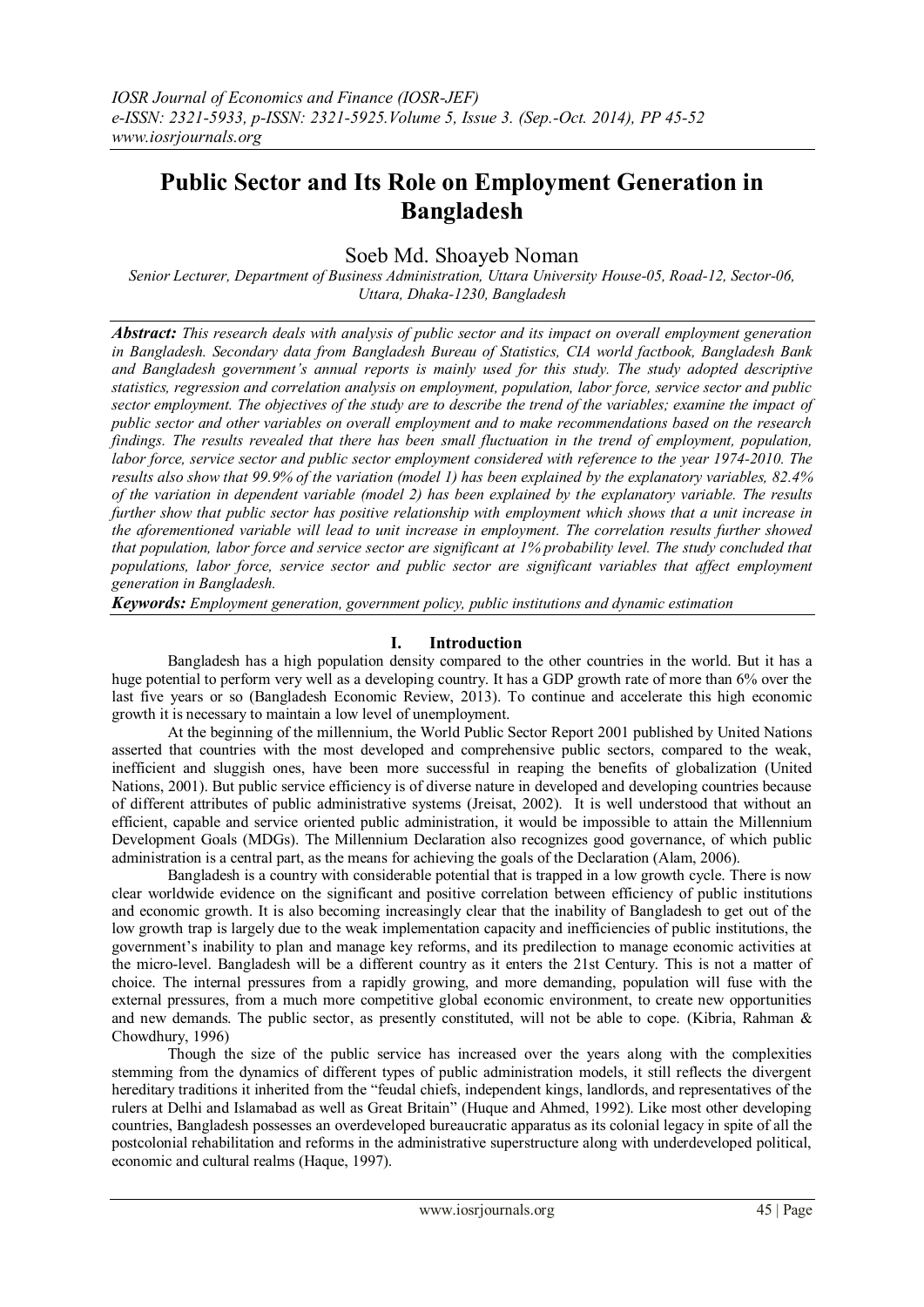#### **Basic Idea about Bangladesh**

Bangladesh is situated in Southern Asia, on the delta of the 2 largest rivers on the Indian subcontinent—the Ganges and Jamuna (Brahmaputra). It is the seventh most populous country in the world and is mostly densely inhabited (Bangladesh Economic Review, 2013). The poverty level has fallen by more than 20% which was helped by its prominent agricultural sector and contribution of the garments sector (Bangladesh Economic Review, 2013).

It borders with India in the west, north, and east, with Myanmar in the southeast, and with the Bay of Bengal in the south. The country's area is 144,000 square kilometers (55,598 square miles), and it is divided into 7 administrative divisions (Dhaka, Chittagong, Khulna, Barisal, Rajshai, Sylhet and Rangpur) and 10 major municipal corporations. Comparatively, the territory of Bangladesh is slightly greater than the state of New York. Bangladesh's capital city, Dhaka, is located in the central part of the country. Bangladesh occupies the eastern part of the Bengal region (the western part of the region is occupied by the Indian state of West Bengal), which historically was part of the great civilizations in the northeast of the Indian subcontinent.

The district still remains the most generally used unit of administration. For administrative convenience, some adjoining districts are considered to comprise a division, while a district is subdivided into several police stations (upazila). Thus, division, district, and upazila comprise the administrative sub-units of the country; several upazila constitute a district, and some ten to twelve districts constitute a division. In 1994, the average population of an upazila was 250,000; the average population of a district was 2 million and that of a division was 24 million. (World Bank, 1996)

As Bangladesh is one of the Least Developed Countries (LDCs), its economy is characterized as poor and developing, despite several improvement efforts at the national and international levels. In 2008, the per capita income of the country stood at US\$520, while the world average was \$10,200 (Sixth Five Year Plan, 2011). As of 2009, Bangladesh had an estimated population of 146,700,000 people (Sixth Five Year Plan, 2011). The literacy rate in the country is about 41% (Sixth Five Year Plan, 2011). The poverty rate is very high. However, over the years, there has been considerable improvement in the poverty level as well as health and education levels.

The Bangladeshi economy is helped by its big garment sector, which contributes more than two-thirds of the country's trade (Sixth Five Year Plan, 2011). The major challenge to prosperous growth is the vulnerability of the land to cyclones and floods. However, even with such challenges, Bangladesh has experienced a growth rate of 5% since 1990 (Sixth Five Year Plan, 2011). This growth has been backed by remittances from expatriates as well. Over 40% of Bangladesh's GDP comes from the service sector (Sixth Five Year Plan, 2011).

Since 1975, there has been a two-fold increase in the per-capita GDP (Bangladesh Economic Review, 2013). During the 2008 global economic recession, Bangladesh managed to stay flexible. According to the Bangladesh Bureau of Statistics (BBS), there was an increment of \$62 in the per capita GDP in FY2009 from US\$559 at the end of FY2008. Fiscal 2009 registered per capita income of US\$621. About 25% of the country's GDP in 2009 came from remittances of expatriates, totaling \$9.7 billion and garment exports worth \$12.3 billion (BBS, 2012).

According to the World Bank, Bangladesh has achieved a growth rate of 5.7% in FY2009 (CIA, 2011). The country has registered significant expansion in its middle class. The consumer industry has grown considerably. The increasing foreign direct investment highlights the growth rate of the Bangladesh economy (CIA, 2011).

### **II. Statement Of The Problem**

There is consent of opinion in literature on the impact of public sector or public policies on employment generation in developed and developing countries of the world. However, there has been contrasting opinions on how much influence that the public sector has on aggregate economic activities in any economy. Despite the demonstrated efficacy of public sector in other developed economies of the world as policies; other policies have not been sufficiently and adequately yielded any encouraging employment generation in Bangladesh.

In Bangladesh, there have been very few empirical studies regarding efficacy of the public policies. The purpose of this study is, therefore, to test empirically the effectiveness of the public sector on employment generation in Bangladesh.

The general objective of the study is to examine the impact of public sector on employment generation in Bangladesh.

Specific objectives of the study are:

- to determine the trend of public sector employment over the years (1974-2010),
- to examine the impact of public sector employment on overall employment in Bangladesh and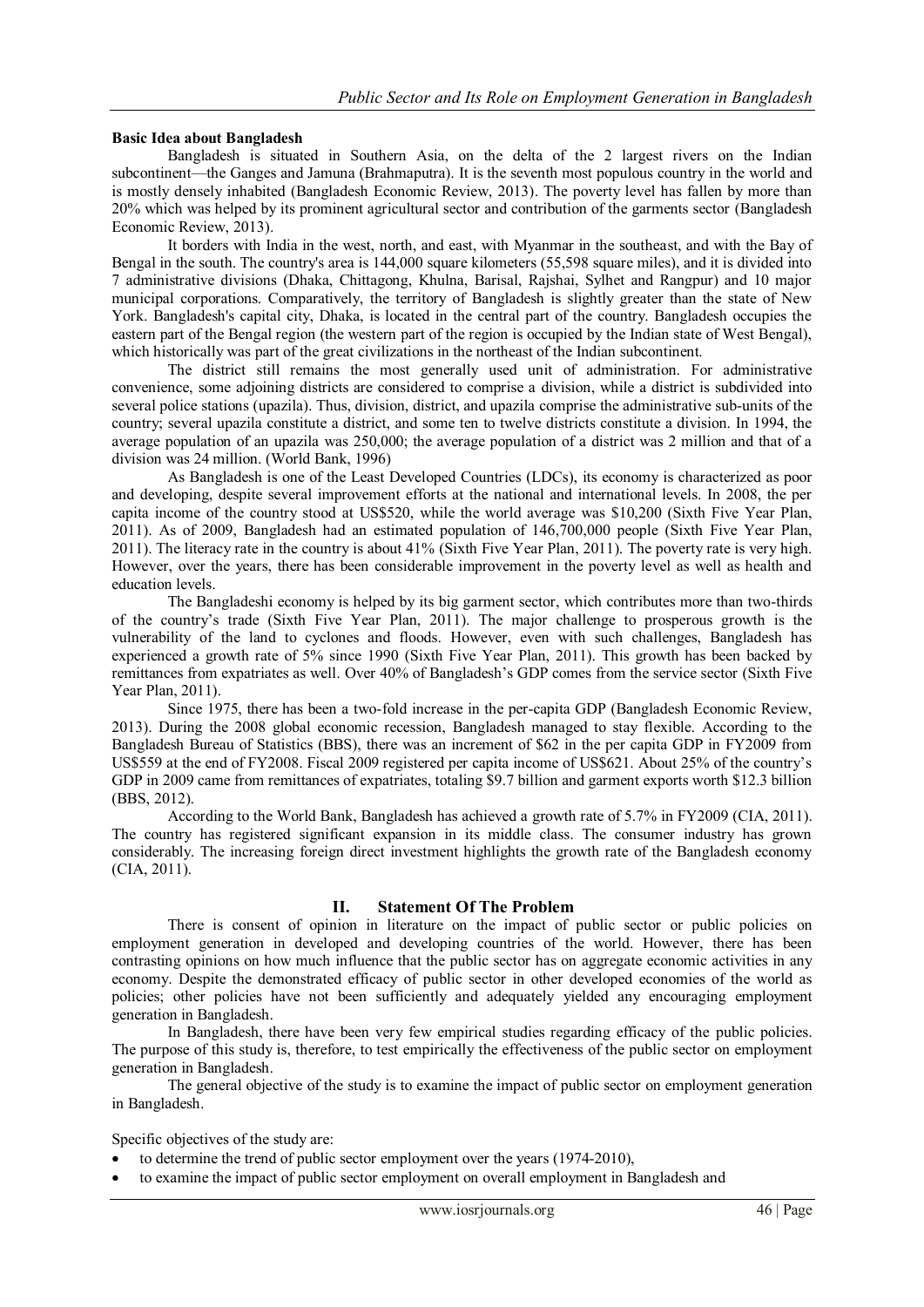to make recommendations based on research findings on how public sector can enhance overall employment and economic development in Bangladesh.

#### **Statement Of The Hypothesis**

**H0:** There's no significant impact of public sector on employment generation in Bangladesh. **H1:** Public sector has significant impact on employment generation in Bangladesh.

#### **Significance Of The Study**

The study is very relevant as it will empirically show the influence of public sector and public administration policies in Bangladesh on employment generation. However it is important to study the effect of the government policies to ensure the efficiencies on the employment generation or even in economic growth. The purpose of this study is to fill the gap by testing the comparative effect of the public sector reforms in the case of developing economy like Bangladesh. This will also contribute to knowledge and serve as a framework for government policies with a view to enhancing employment generation and economic development.

#### **Empirical Review**

Public Service Commission (PSC) of Bangladesh, a constitutional body, is the other central agency responsible for recruiting suitable candidates for appointment to the civil service by the MoE. It is also involved in the decision processes relating to other PHRM matters such as promotion, posting, transfer, discipline and appeal of the government servants (Ahmed, 2006).

So far, studies on public management reforms have largely been restricted to the "how" of government. Any effective reform program has to recognize the link between the "how" and "what" of government. In reforming countries, the "what" has influenced the approach to the "how". At another level, the ultimate test of doing the "how" better is whether it supports the government and community in making better decisions about the "what". (Kibria, Rahman & Chowdhury, 1996)

Mohammad Ehsan primarily aims to (a) survey the challenges of the structural and management aspects of PHRM of Bangladesh and (b) explore whether the theoretical framework proposed by the World Public Sector Report (WPSR) 2005 is applicable and implementable in Bangladeshi perspective. In doing so, the paper has been divided into few sections. After the introductory discussions, the paper focuses on the theoretical perspective and associated themes derived from the United Nations Department of Economic and Social Affairs' (UN/DESA) WPSR 2005 titled Unlocking the Human Potential for Public Sector Performance (Ehsan, 2008).

The key public sector issues were studied by a group of Bangladeshi citizens with knowledge of and interest in public sector reforms. The reports were expected to: enhance the quality and depth and breadth of the on-going debate within the country on the role of the state and public sector performance; raise awareness in the body politic on the linkage between public sector performance and growth; provide the cross-country experience and analytical underpinnings for reform of the public sector; and help accelerate the momentum for change and strengthen those forces in Bangladesh which are pressing for change. (Kibria, Rahman & Chowdhury, 1996)

Private Sector Development & Finance Division Country Department 1 - South Asia Region published the report that generates ideas for changes to GOB's on-going Public Sector reform initiatives potentially enabling them to have an impact which has thus far been elusive. Indeed, these initiatives lacked the broader context and focus on actions essential to induce behavioral change in organizations. To aid the incoming Government in drawing up an agenda for public sector reform, it makes: recommendations on priority areas of reform during the short-term; and provides advice on preparation of a comprehensive medium-term Action Plan in context of a long-term vision of the redefined role of the state. (Kibria, Rahman & Chowdhury, 1996)

Mukherjee et al. (2001) summarizes the responses of Bangladeshi class I (highest level) public sector officials to a survey seeking opinions on a number of civil service issues, from personnel management practices to rewards and disciplinary actions, and from employees, sources of income to the budget environment and procurement processes. Survey results show instances in Bangladesh's civil service where professional conduct is perceived to be sacrificed at the expense of personal and political concerns. Surveyed officials express a concern with patronage appointments in the recruitment of Class III and IV staff and unfavorable postings and transfers at the higher level (Mukherjee et al., 2001).

Jahan and others examines the structure, reforms and challenges of the contemporary Bangladesh Civil Service. They provide an overview of the public administration system; an evaluation of reforms and innovations that have been "allowed"; the present recruitment procedure; and the extent and impact of politicization. Recruitment and politicization are the key problems identified and discussed. To explore these problems further they conducted qualitative, interview-based primary research with university graduates, and entry-level, mid-career and retired civil servants. (Jahan, 2006)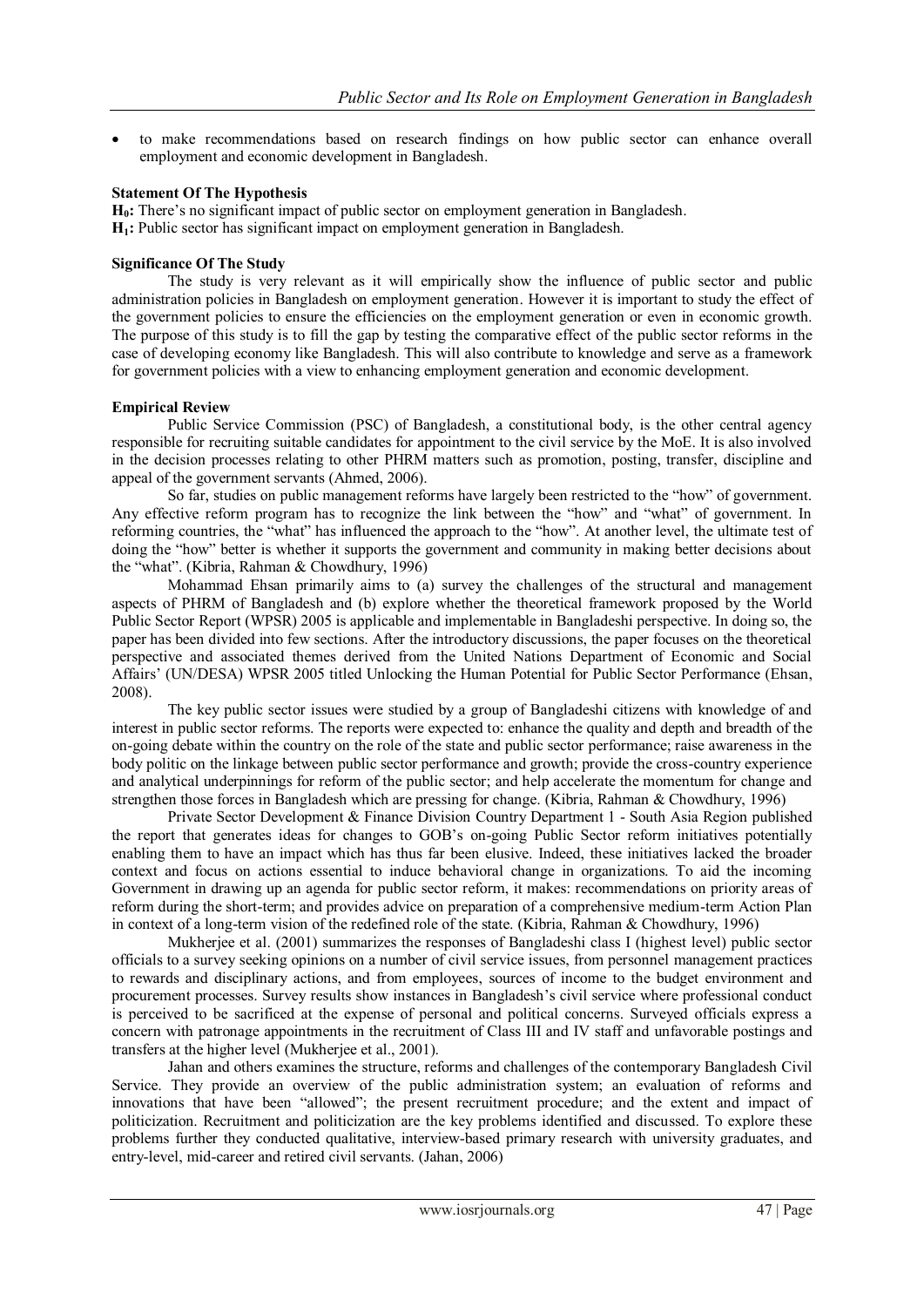## **III. Research Methodology**

The area of study is Bangladesh. The sources of data were mainly from secondary source. These data were from the Bangladesh Bureau of Statistics, journals, CIA world factbook, Bangladesh Bank and Bangladesh government's annual reports. Time series data spinning from 1974 to 2010 were gathered on four independent variables. Population, labor force, service sector employment and public sector employment stands as the independent variable. Our dependent variable is overall employment in Bangladesh.

The techniques adopted in the study are:

- Descriptive statistics
- Ordinary least square method

**Descriptive statistics:** This involves the use of charts to show the trends of all macro-economic variables (Overall employment, population, labor force, service sector employment and public sector employment).

**Model specification:** Reading through the various works and analyses of the various writers. It is possible to specify our empirical model in the following manner:

 $E_t = f(PE_t)$  Implicit functions

Where, E is a measure of aggregate level of employment, PE measures of public sector employment.

The model is explicitly specified as:

Model 1 E = β<sub>0</sub> + β<sub>1</sub>POP + β<sub>2</sub>LF +β<sub>3</sub>SE + β<sub>4</sub>PE + e<sub>t</sub> Model 2  $E = Y_0 + Y_1 PE$ Where,  $e_t =$  Error term  $\beta_0$ ,  $\beta_1$ ,  $\beta_2$ ,  $\beta_3$  and  $\beta_4$  are the coefficient of the independent variables  $E =$  Aggregate level of employment POP = Population (million)  $LF =$  Labor Force (million)  $SE =$  Service sector employment (million) PE = Public sector employment (million)

The model is estimated using Ordinary Least Square techniques (OLS). It is subjected to a dynamic estimation using the lag structure of the variables. There will be determination of the existence of substantial comovements among time series variables. The reason for this is that when the dependent and independent variables have unit roots, traditional estimation method, using observations on levels of those variables would likely find a statistically significant relationship even when meaningful "economic" linkage is absent (Akinlo and Odusola, 2003). To determine the time series properties of the variables the data is be subjected to Augmented Dickey-Fuller Unit Root Test (Dickey and Fuller, 1981). The univariate time series behavior will therefore be determined.

### **IV. Results And Discussion**

**Employment (1974-2010):** Figure 1 shows the employment trend. In 1974, the level of employment was very low (19.4 million), then it increased gradually since 2009. Inflation is inversely related to growth in the economy i.e. the higher the inflation rate, the lower the economy growth and the lower the inflation rate, the higher the economy growth.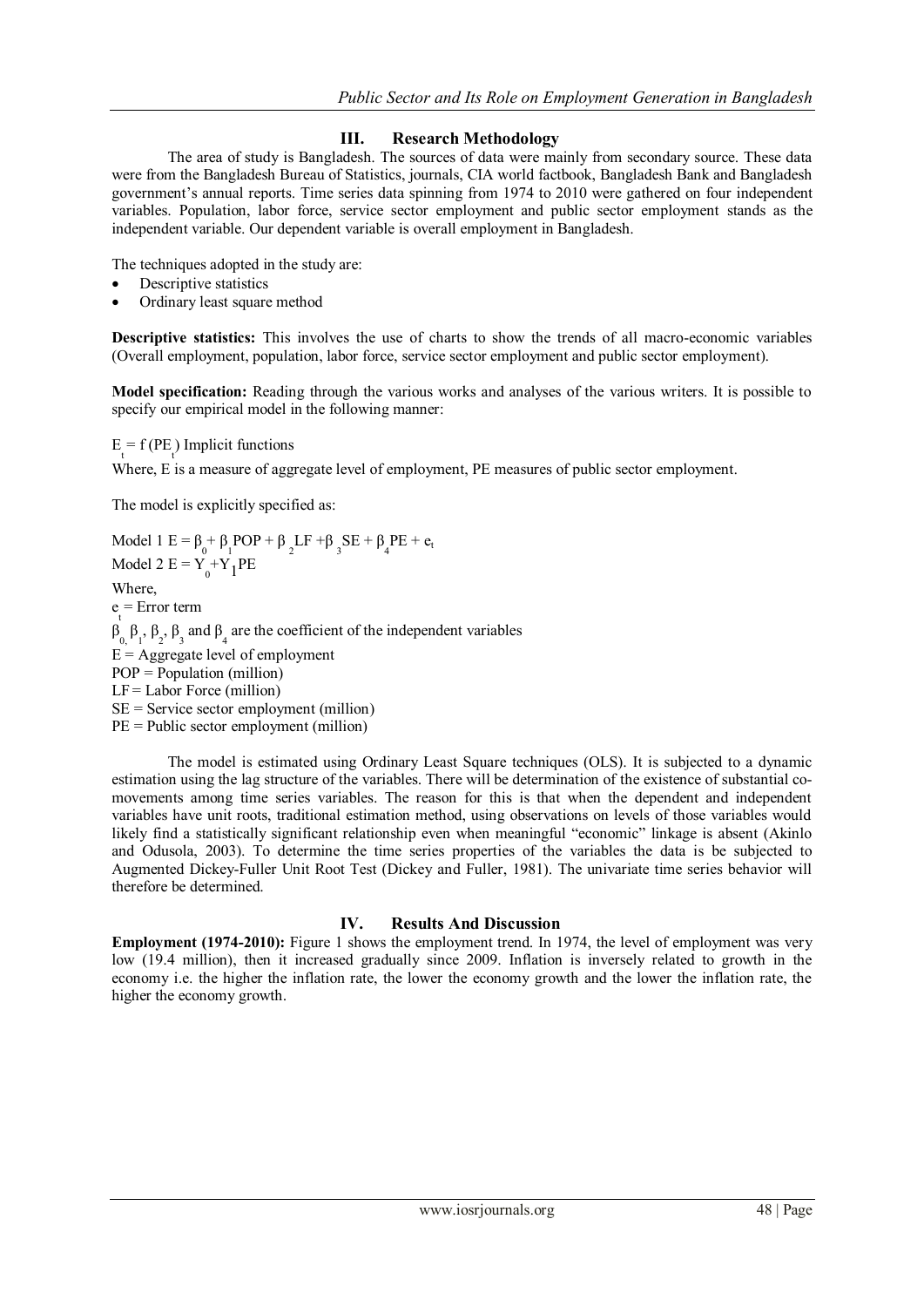

**Figure 1:** Trend of employment, population, labor force, service sector and public sector in Bangladesh

**Growth in Population (1974-2010):** The size of the population in 1974 was 71.5 million and increased upwards since 2010 (148.2 million). There is a direct relationship between population and employment and a positive relationship between population and employment.

**Labor Force (1974-2010): T**here has been a continuous increase in the labor force as the population increases between the periods of 1974-2010.

**Service Sector (1974-2010):** Figure 1 shows that employment in the service sector continues to increase from 1974 to 1997, but the rate was not even. In the year 1997 it starts to decline and continues till 2003, afterwards it increases up to the year 2009. In 2010 it reduces slightly.

**Public Sector (1974-2010):** The public sector employment remains quit steady till 1991. After this there is a sharp increase since 2000, then it fluctuates heavily. In 2009 it reaches its pick level.

**Employment and other variables:** The result of Table 1 reveals that there is inverse relationship between employment and service sector, whereas there is a positive relationship between employment and other variables (population, labor force and public sector). Thus, population, labor force and public sector will increase employment while holding service sector constant, but the reverse is the case for service sector, when population, labor force and public sector are held constant. The t-statistics shows the significant relationship between employment and the estimated variables (population, labor force and public sector). R-square value shows that 99.90% of variation in employment is being explained by the explanatory variables. F-statistics value of 2273.638. Though, only the labor force is showing high level of significant on the employment.

| <b>Regression Statistics</b> |               |                       |            |          |                |              |
|------------------------------|---------------|-----------------------|------------|----------|----------------|--------------|
| Multiple R                   | 0.999505565   |                       |            |          |                |              |
| R Square                     | 0.999011375   |                       |            |          |                |              |
| <b>Adjusted R Square</b>     | 0.998571986   |                       |            |          |                |              |
| <b>Standard Error</b>        | 0.437180641   |                       |            |          |                |              |
| Observations                 | 14            |                       |            |          |                |              |
| <b>ANOVA</b>                 |               |                       |            |          |                |              |
|                              | Df            | <b>SS</b>             | MS         | F        | Significance F |              |
| Regression                   | 4             | 1738.213              | 434.5534   | 2273.638 | 1.65E-13       |              |
| Residual                     | 9             | 1.720142              | 0.191127   |          |                |              |
| Total                        | 13            | 1739.934              |            |          |                |              |
|                              | Coefficients  | <b>Standard Error</b> | t Stat     | P-value  | Lower 95%      | Upper $95\%$ |
| Intercept                    | $-0.88460504$ | 1.507892              | $-0.58665$ | 0.571858 | -4.29569       | 2.526484     |
| Population                   | 0.07326926    | 0.054328              | 1.348655   | 0.210402 | $-0.04963$     | 0.196167     |
| Labor Force                  | 0.75653362    | 0.073022              | 10.36036   | 2.66E-06 | 0.591346       | 0.921721     |
| Service Sector               | $-0.02804788$ | 0.060141              | $-0.46637$ | 0.652031 | $-0.1641$      | 0.107999     |
| <b>Public Sector</b>         | 0.42549845    | 0.425785              | 0.999327   | 0.343745 | $-0.53769$     | 1.388691     |

**Table 1:** Regression results on employment, population, labor force, service sector and public sector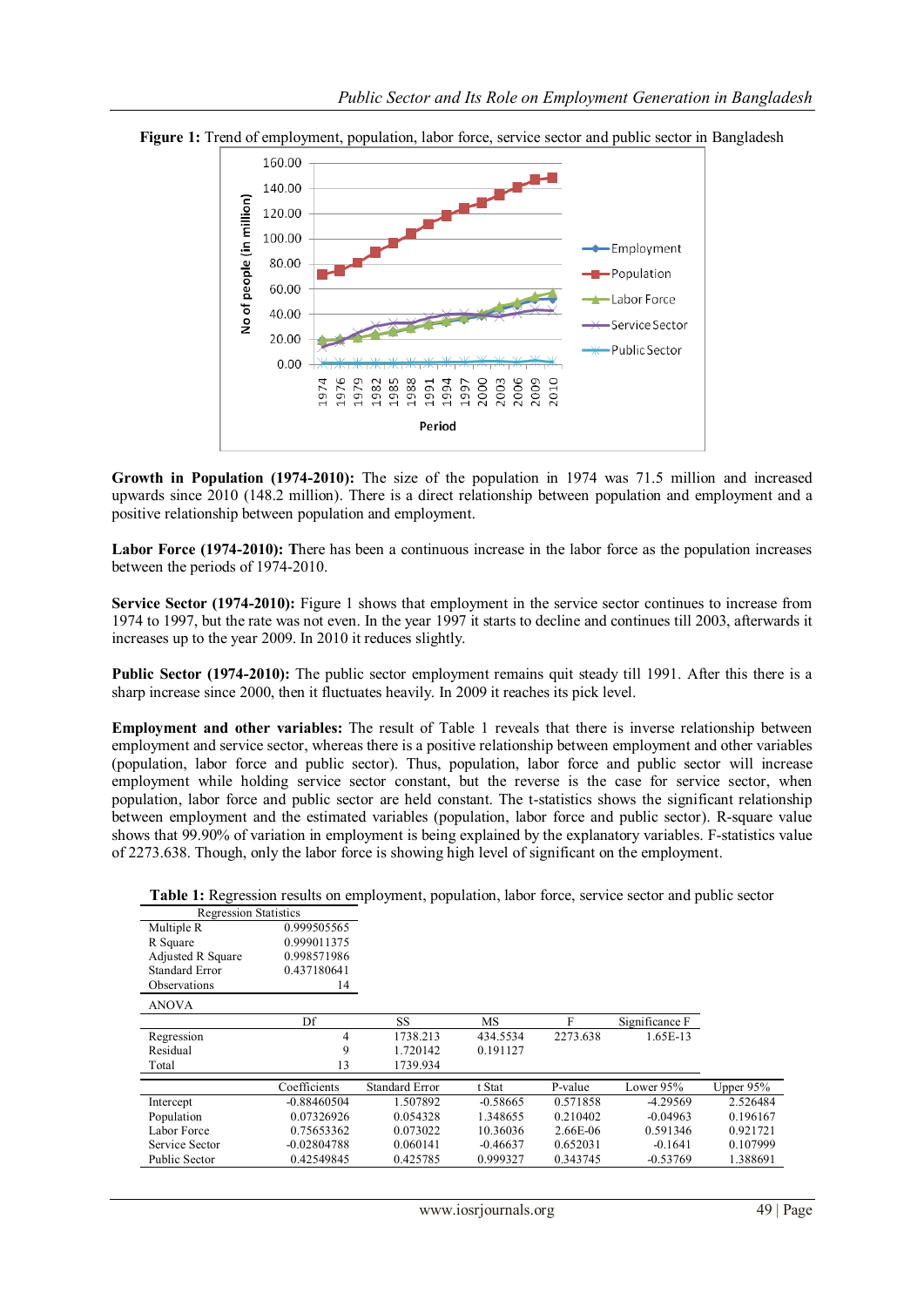**Summary of regression results:**  Model 1  $E = \beta_0 + \beta_1 POP + \beta_2 LF + \beta_3 SE + \beta_4 PE$ 

 $E = -0.8846 + 0.0733$  POP + 0.7565LF - 0.0280SE + 0.4254PE ............. Eq. (1) (-0.5866) (1.3486) (10.3604) (-0.4664) (0.9993)

R-squared =  $0.9990(99.90\%)$  $F-statistics = 2273.638$ Figures in interpolation are t-statistics

**Employment and Public Sector Employment:** The result in Table 2 shows the positive relationship between employment and public sector employment, which implies that the public sector employment has significant relation with overall employment. The co-efficient of determination R-squared result reveals that 82.40% of the variations in Employment are being explained by Public Sector Employment. The f-statistics also shows that the model is significant. However, the model also revealed positive serial correlation as shown in the value of Durbin Watson test of 1.34.

|                              |              | <b>Table 2:</b> Regression results on employment and public sector |             |           |                |             |
|------------------------------|--------------|--------------------------------------------------------------------|-------------|-----------|----------------|-------------|
| <b>Regression Statistics</b> |              |                                                                    |             |           |                |             |
| Multiple R                   | 0.907767259  |                                                                    |             |           |                |             |
| R Square                     | 0.824041396  |                                                                    |             |           |                |             |
| Adjusted R Square            | 0.809378179  |                                                                    |             |           |                |             |
| Standard Error               | 5.051041783  |                                                                    |             |           |                |             |
| Observations                 | 14           |                                                                    |             |           |                |             |
| <b>ANOVA</b>                 |              |                                                                    |             |           |                |             |
|                              | Df           | SS                                                                 | MS          | F         | Significance F |             |
| Regression                   |              | 1433.777266                                                        | 1433.777266 | 56.197859 | 7.26741E-06    |             |
| Residual                     | 12           | 306.1562771                                                        | 25.51302309 |           |                |             |
| Total                        | 13           | 1739.933543                                                        |             |           |                |             |
|                              | Coefficients | <b>Standard Error</b>                                              | t Stat      | P-value   | Lower $95%$    | Upper $95%$ |
| Intercept                    | 2.615442507  | 4.402076771                                                        | 0.594138322 | 0.5634531 | -6.975858828   | 12.2067438  |
| Public Sector                | 14.52007     | 1.936907257                                                        | 7.496523105 | 7.267E-06 | 10.29991163    | 18.7402284  |

Model 2  $E = Y_0 + Y_1 PE$ E = 2.6154 + 14.5200 PE ……………Eq. (2) (0.5941) (7.4965)

R-squared =  $0.8240(82.40\%)$  $F-statistics = 56.1978$  $D$  W= 1.34

**Correlation matrix of the variables:** This shows the relation between Overall employment and other variables (population, labor force, service sector employment and public sector employment).

| <b>Table 3:</b> Correlation matrix on employment with population, labor force, service sector and public sector |  |  |  |  |  |
|-----------------------------------------------------------------------------------------------------------------|--|--|--|--|--|
|                                                                                                                 |  |  |  |  |  |

|                | Employment |
|----------------|------------|
| Employment     |            |
| Population     | 0.9824     |
| Labor Force    | 0.9990     |
| Service Sector | 0.8540     |
| Public Sector  | 0.9077     |

**Employment and Population:** The result of Table 3 reveals that there is strong positive correlation (0.982) between population and employment.

**Employment and Labor Force:** There is also positive correlation (0.999) between labor force and employment. More so, labor force does have significant relationship with employment. Thus, does highly contribute to the employment.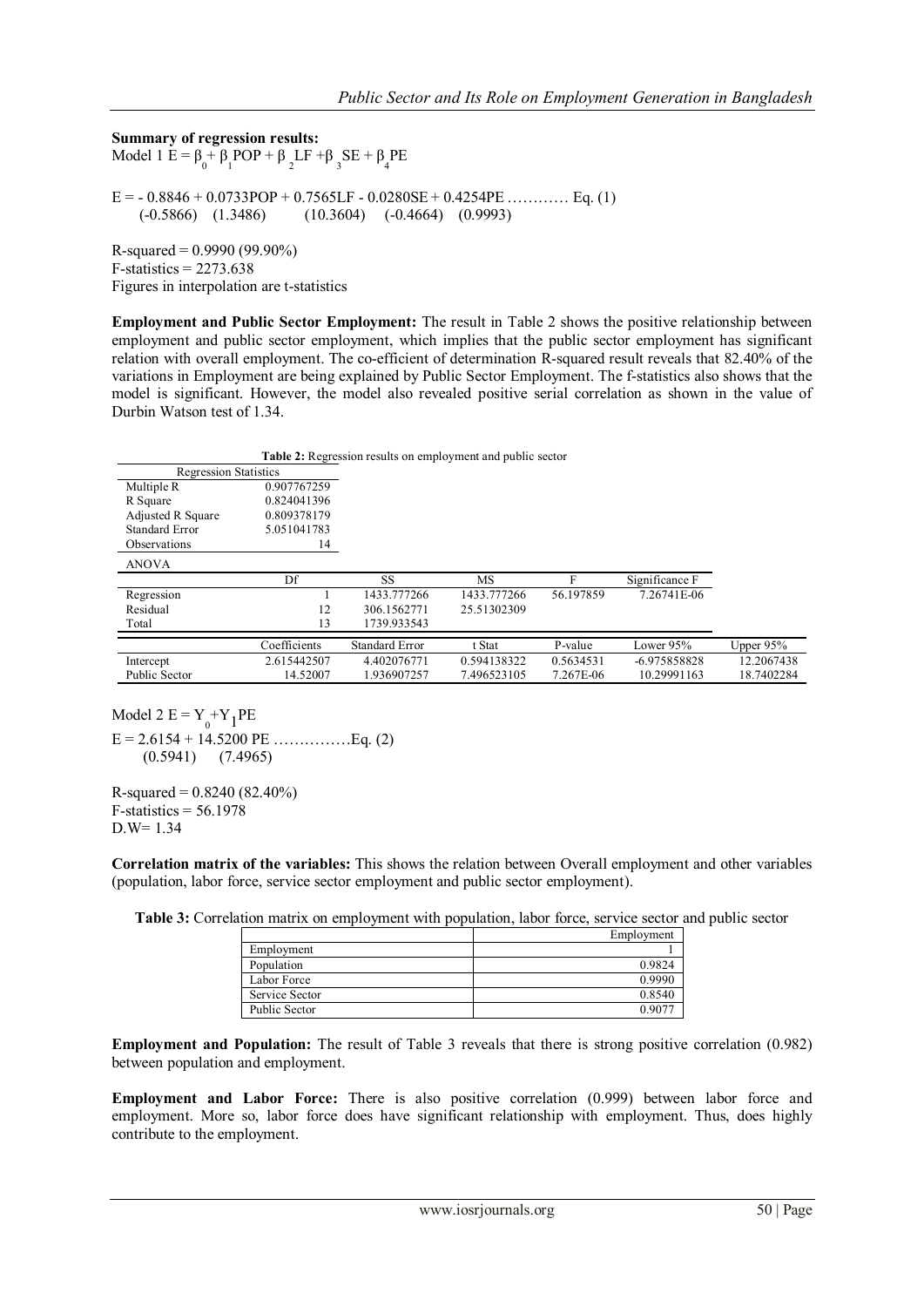**Employment and Service Sector:** The result of Table 3 reveals that there is a positive correlation (0.854) between service sector and employment. More so, service sector has less significant relation with the employment than the other variables.

**Employment and Public Sector:** The correlation result in Table 3 shows that public sector is significant at 1% probability level and also strongly positively related (0.907) to the employment.

#### **Limitations Of Analysis**

This research has some limitations, such as –

- All the data used here are secondary data, no primary data was used. There are some missing values which were replaced by the mean values.
- The value of  $R^2$  (99.90% & 82.40%) is very high, which is unusual for this type of research.

#### **V. Summary Of Findings**

The study has been able to find out that although there has been small fluctuation in the trend of sector based variables in Bangladesh (i.e., population, labor force, service sector employment, and public sector employment) considered with reference to the year 1974 to 2010, although there are some gap between the periods.

In model 1, 99.90% of the variations in dependent variable were explained by the explanatory variable while 82.40% of the total variation has been explained by the explanatory variables in model 2 as indicated above. The result further shows that all the variables (i.e., population, labor force, service sector employment and public sector employment) have positive relationships with overall economic employment, which shows that a unit increase in those variables will lead to a unit increase in employment. The correlation analysis shows that labor force, population, public sector employment and service sector employment is significant at 1% probability level. But the degree of correlation is different for different variables.

As compared to labor force, employment grew at a slightly slower pace of 2.8 percent annually. As a result, the unemployment rate, traditionally defined, increased modestly, 15 reaching 2.1 million people, which is about 4 percent of the labor force. This relatively modest unemployment rate, however, hides the true employment challenge in Bangladesh. (Sixth Five Year Plan, 2011)

The analysis of the Ordinary Least Square methods (OLS) showed that public sector is positively related to the growth in employment as well as the other variables. Thus, these variables contribute to the overall employment generation in Bangladesh.

### **VI. Conclusion**

Poverty reduction is the most important socio-economic challenge for Bangladesh. It has been determined for a long time to reduce the rate of poverty and to improve the living standards of its millions of penniless citizens. Bangladesh has made substantial progress in reducing poverty, where the percent of population living below the poverty line went down from more than 80 percent in early 1970s to 31.5 percent in 2010 (BBS, 2012).

Employment is the major instrument for poverty reduction in Bangladesh. Labor force (age  $15 +$ ) in Bangladesh increased from around 19.7 million in 1974 to 73.87 million in 2013 (CIA, 2013), the latest available year for Labor Force Survey (LFS). That gives an annual long term trend growth rate of 2.9 percent. The labor force growth rate was roomier in recent years owing to the changing demographic structure in the working age group as well as an expanding female participation rate. Thus, the average annual growth of labor force between 2000 and 2009 was 3.2 percent (BBS, 2012).

The research study examined the impact of public sector on employment generation in Bangladesh with particular reference to the period of 1974-2010. The study concluded that population; labor force, service sector and public sector are significant variables that affect employment generation in Bangladesh. This also conforms to the a priori expectations that the public sector has some role to play. The study therefore recommends that in order to put Bangladesh in such economic condition where the government can control the unemployment problem and put the country into a sustainable economic growth and development, the government must co-ordinate with the private sector in order to enhance the welfare of the residents.

Foundation of human capital for sustainable economic growth and poverty mitigation has been a crucial developmental instrument in Bangladesh since independence. Successive education sector plans and strategies focused on enhancing access and quality of education along with emphasis on public sector development and better utilization of scarce resources. Enlightening education quality was perceived as the most precarious challenge for meeting the skills and knowledge requirements of the national economy.